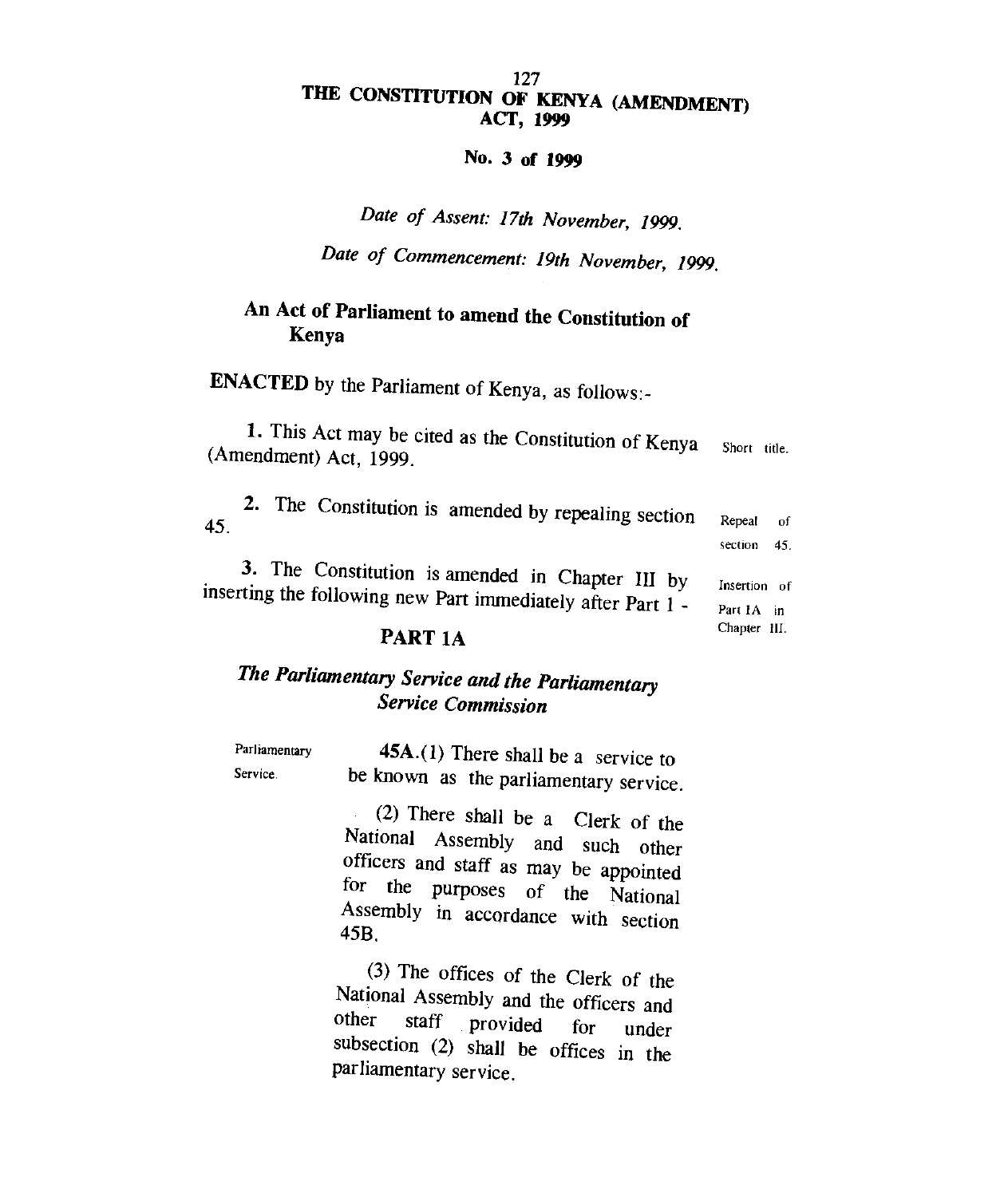# No. 3 *Constitution of Kenya (Amendment)* **<sup>1999</sup>**

 $\mathbf{A}$ 

 $\rightarrow$ 

×,

Parliamentary Service Commission. **45B.** (1) There shall be a Parliamentary Service shall consist of -

- (a) the Speaker of the National Assembly who shall be the chairman;
- (b) a vice-chairman elected by the Commission from amongst the members appointed under<br>narrannh (e) of this  $\text{paragnh}$  (e) of subsection;
- the leader of Government<br>business in the National business in the Assembly or a member of the Assembly deputed by him; (c)
- (d) the leader of the opposition party with the highest number of seats in the National Assembly or a member of the Assembly deputed by him;
- (e) seven members (other than the President, Ministers, Assistant Ministers and the Attorney-General) appointed by the<br>National Assembly from National Assembly from<br>amongst its members, of amongst its members, whom-
	- (i) four shall be nominated by the parliamentary party or parties forming the Government; and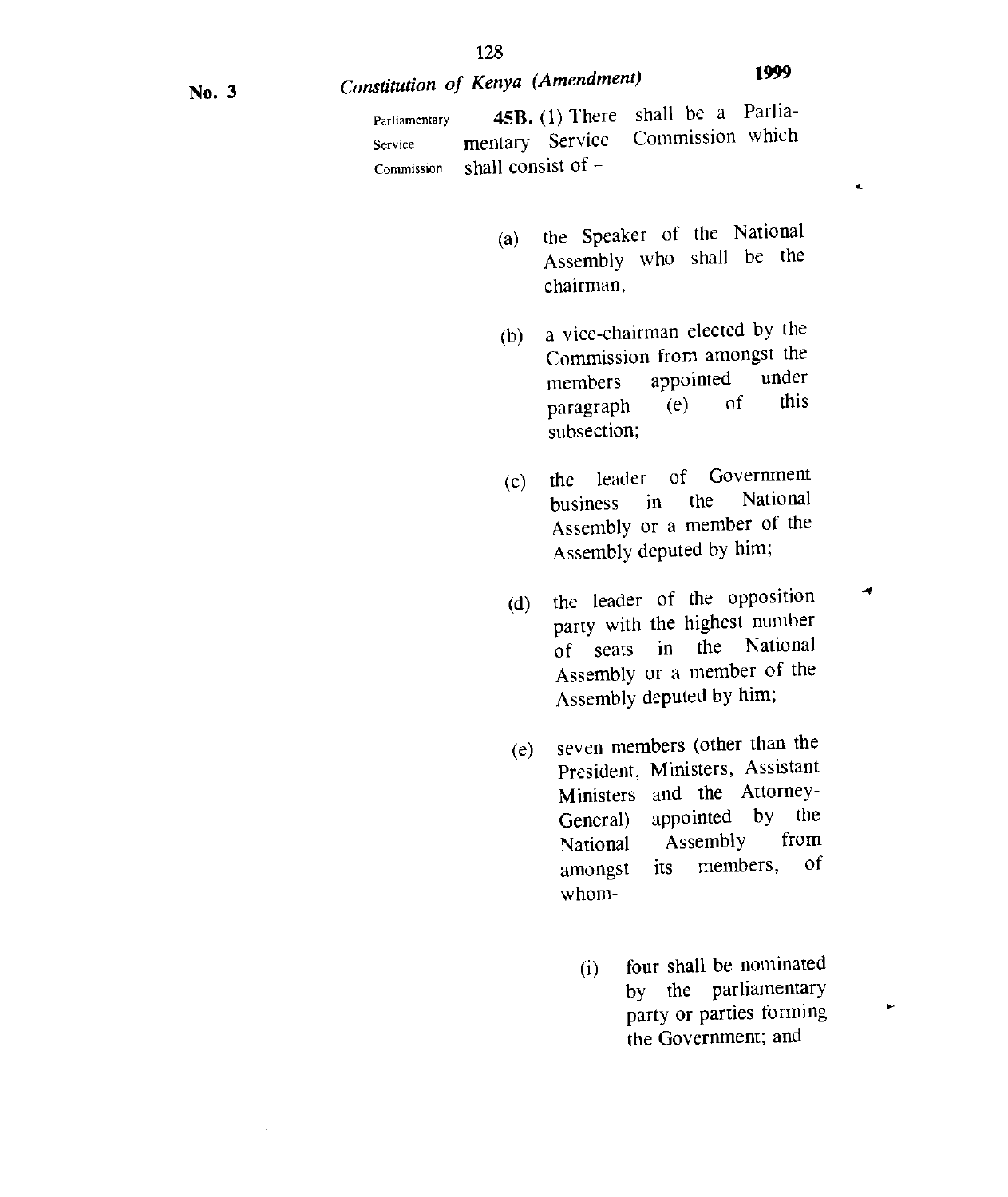### **1999** *Constitution of Kenya (Amendment)* **No. 3**

 $\overline{\phantom{a}}$ 

بقاطعا للرواد الرواد

(ii) three shall be nominated by the parliamentary party or parties forming the opposition.

(2) A member of the Commission, shall vacate office-

(a) upon dissolution of the Parliament during which the member was appointed to the Commission:

> Provided that upon dissolution of Parliament, appointed members of the Commission shall continue in office until new members are appointed in their place by the next National Assembly;

- (b) if he ceases to be a member of the National Assembly otherwise than by reason of the dissolution of Parliament;
- (c) if circumstances arise that, if he were not a member of the Assembly, would disqualify him for election as such;
- (d) if he is an appointed member, upon revocation of his appointment by the Assembly or upon his resignation; or

X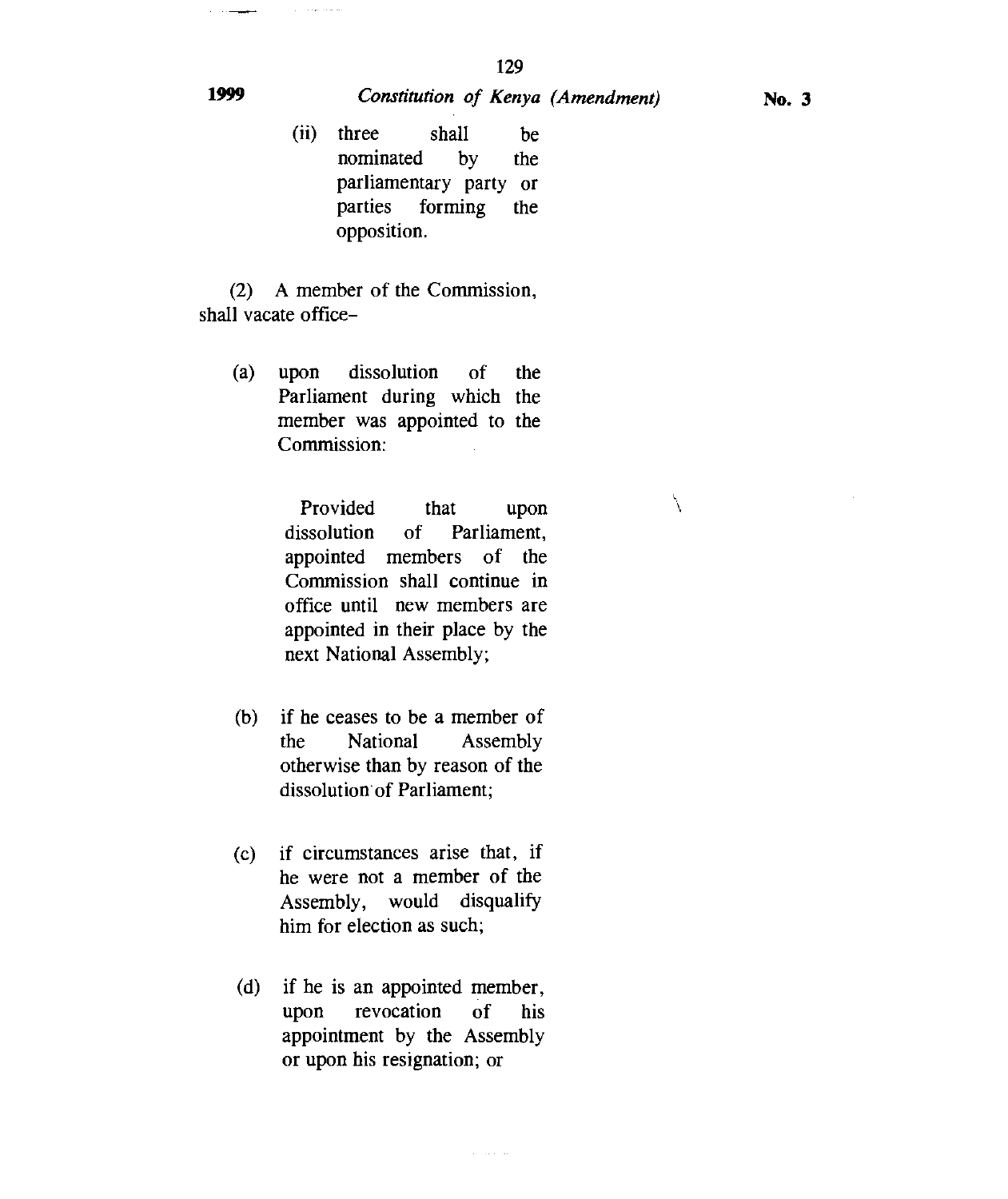No. 3 *Constitution of Kenya (Amendment)* **<sup>1999</sup>**

- 
- (e) if he is the Speaker or the leader of Government business, or the leader of the<br>opposition party with the opposition party with highest number of seats in the<br>National Assembly, upon National Assembly, ceasing to hold office as such.

(3) If the office of chairman of the Commission is vacant or the chairman is for any reason unable to exercise the functions of his office, then, until a person has been elected Speaker and has assumed the functions of chairman, or until the person holding that office has resumed those functions, as the case may be, the vice-chairman or, if the office of vice-chairman is vacant, or the vice-chairman is for any reason unable to perform the functions of the office of chairman, such one of the other appointed members as the Commission may elect shall act as chairman; and the vice-chairman or the other member shall, subject to subsection (2), continue to act until a person has been elected to the office of Speaker and assumed the functions of chairman or, as the case may be, until the person in whose place he is acting has assumed or resumed those functions.

(4) If the office of an appointed member of the Commission is vacant or if such member is acting as chairman under subsection (3), or is for any reason unable to exercise the functions of his office, the Assembly may appoint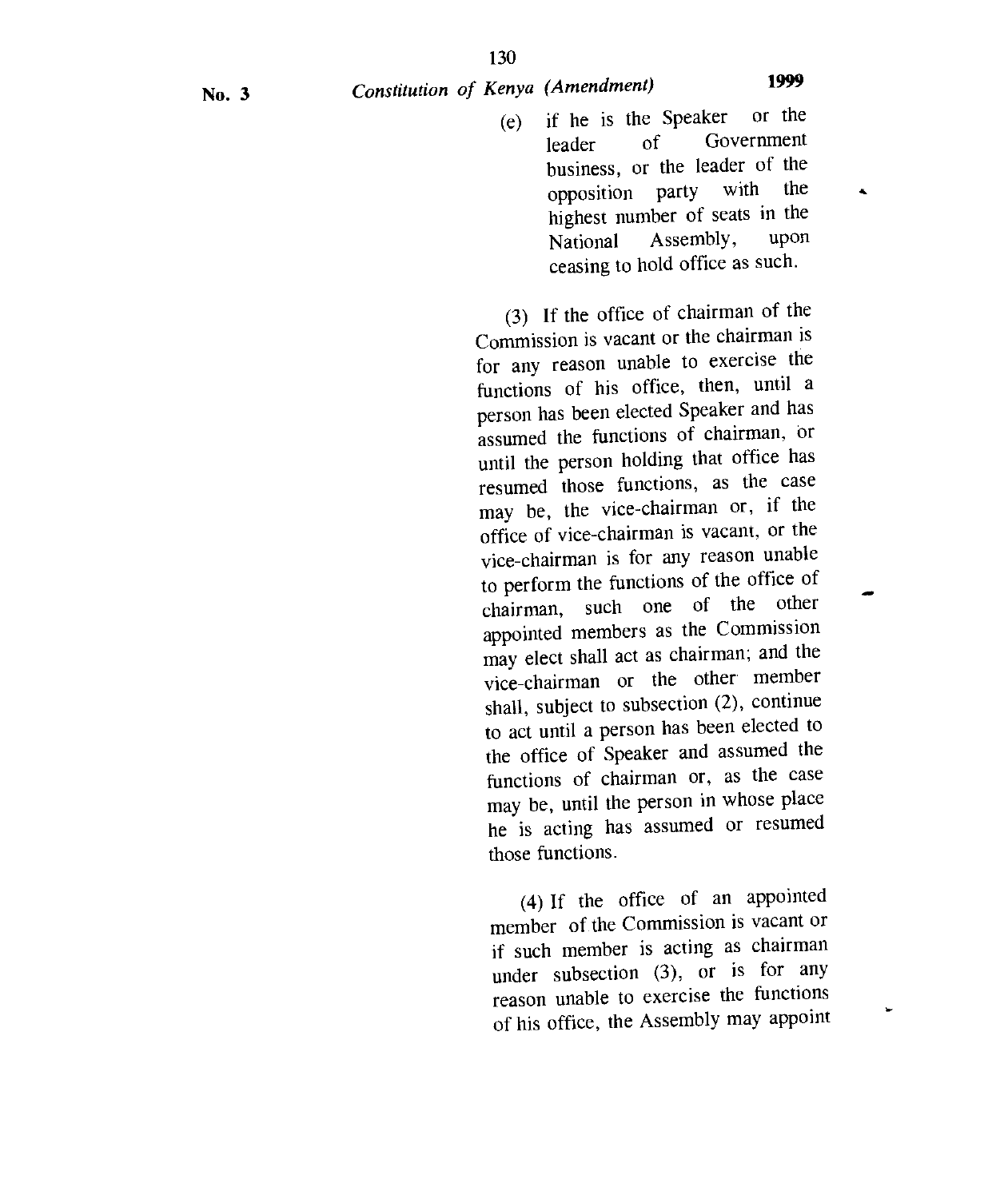## **<sup>1999</sup>***Constitution of Kenya (Amendment)* No. 3

a person who is qualified to be appointed to be a member to act in place of that member; and a person so appointed shall, subject to subsection (2), continue to act until a person has been appointed to the office in which he is acting or has assumed the functions of that office or, as the case may be, until the person in whose place he is acting has resumed those functions.

(5) The Parliamentary Service Commission shall have power —

- (a) to constitute and abolish offices in the parliamentary service;
- (b) to appoint persons to hold or act in the offices of the Service (including the power to confirm appointments) and<br>to exercise disciplinary to exercise disciplinary control over persons holding or acting in those offices (including the power to remove those persons from office);
- (c) to provide such services and facilities as are necessary to ensure efficient and effective functioning of the Assembly;
- (d) to direct and supervise the administration of the services and facilities provided by,

 $\bar{\mathcal{A}}$ 

 $\bar{z}$  .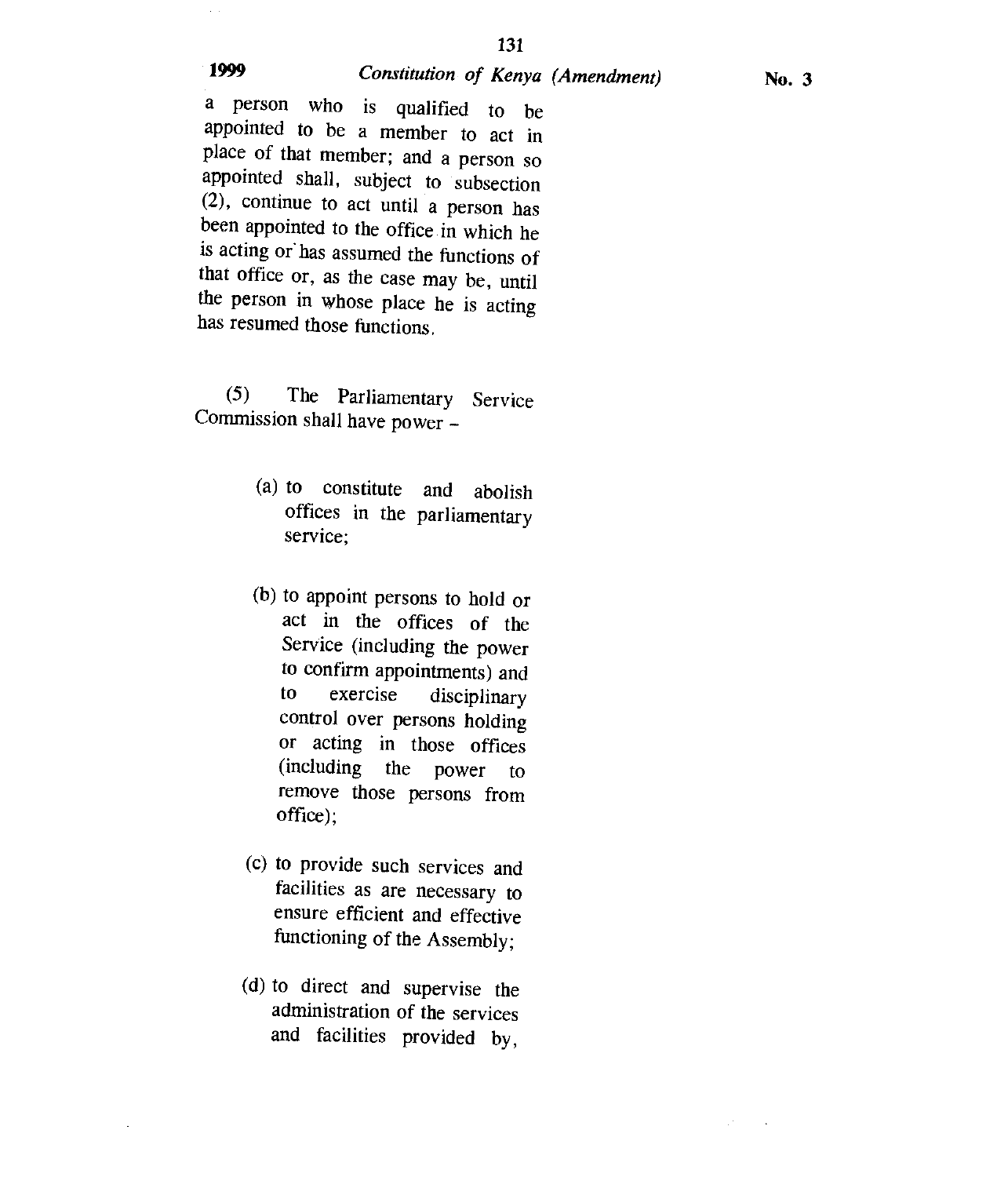No. 3 *Constitution of Kenya (Amendment)* **<sup>1999</sup>** and exercise budgetary control over, the Service;

- (e) in such manner as may be prescribed by or under an Act of Parliament -
	- (i) to cause to be<br>prepared and laid prepared before the National Assembly in each financial year estimates of expenditure (which shall be a<br>charge on the charge on Consolidated Fund) of the parliamentary service for the next<br>following financial following year;
	- (ii) to cause to be audited and a report thereon<br>laid before the laid before the<br>Assembly at least Assembly at once every year, the<br>accounts of the accounts of the<br>Commission (also Commission known as the accounts of the Clerk of the National Assembly) provided that until such time as the manner of the audit and report is prescribed as aforesaid section 105 shall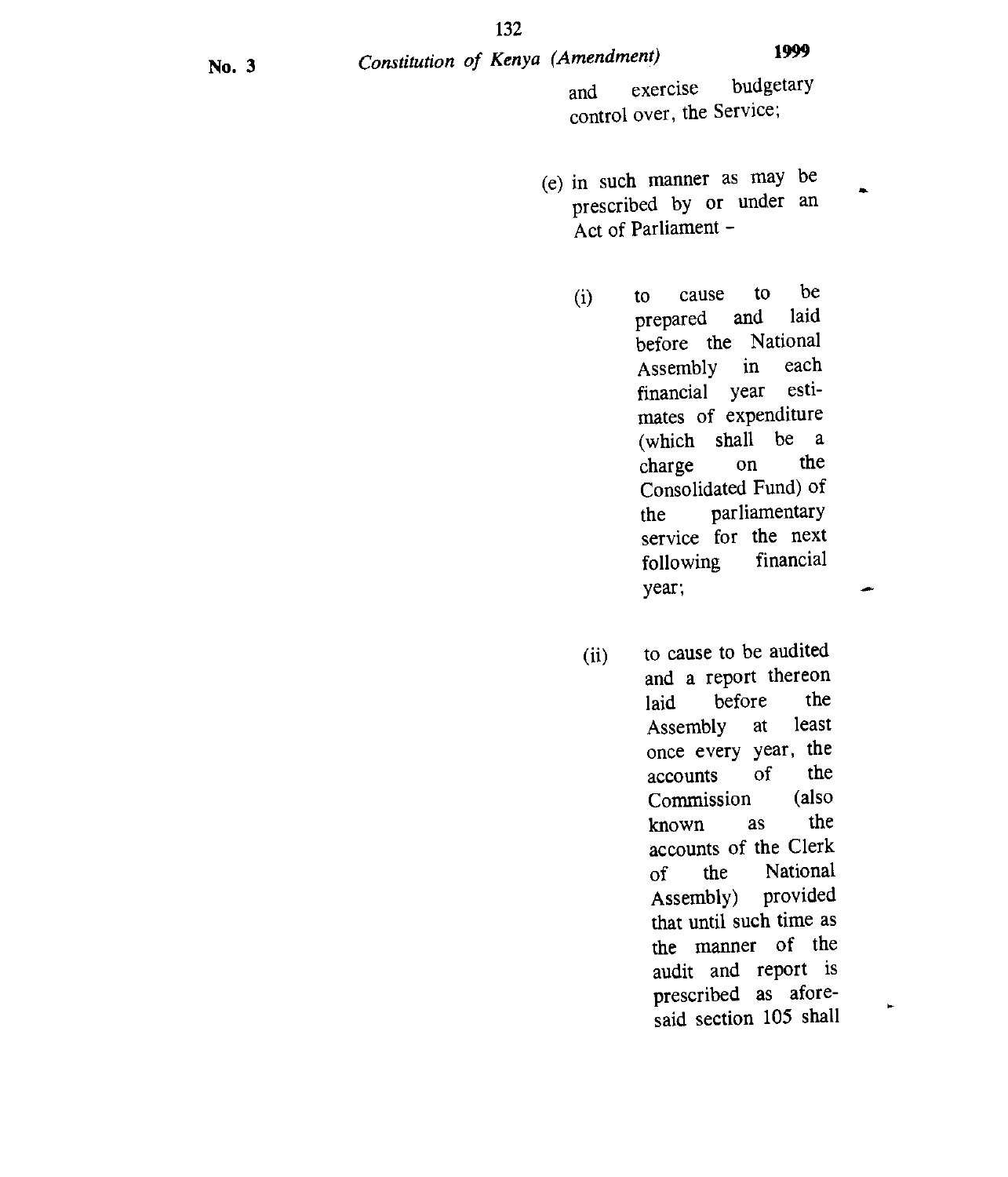continue to apply *mutatis mutandis;* 

- (1) without prejudice to the generality of paragraphs (c) and (d), to provide security staff to maintain proper security for members of the Assembly and for the services and facilities within the precints of the Assembly;
- (g) to determine the terms and conditions of service of persons holding or acting in the offices of the Service;
- (h) from time to time as necessity arises, to appoint an independent body to review and make recommendations on the salaries and allowances of the members of the Assembly;
- (i) to initiate, co-ordinate and harmonize policies and strategies relating to the development of the Service;
- (j) to undertake, singly or jointly with other relevant authorities and organisations, such programmes as will promote the ideals of parliamentary democracy in Kenya;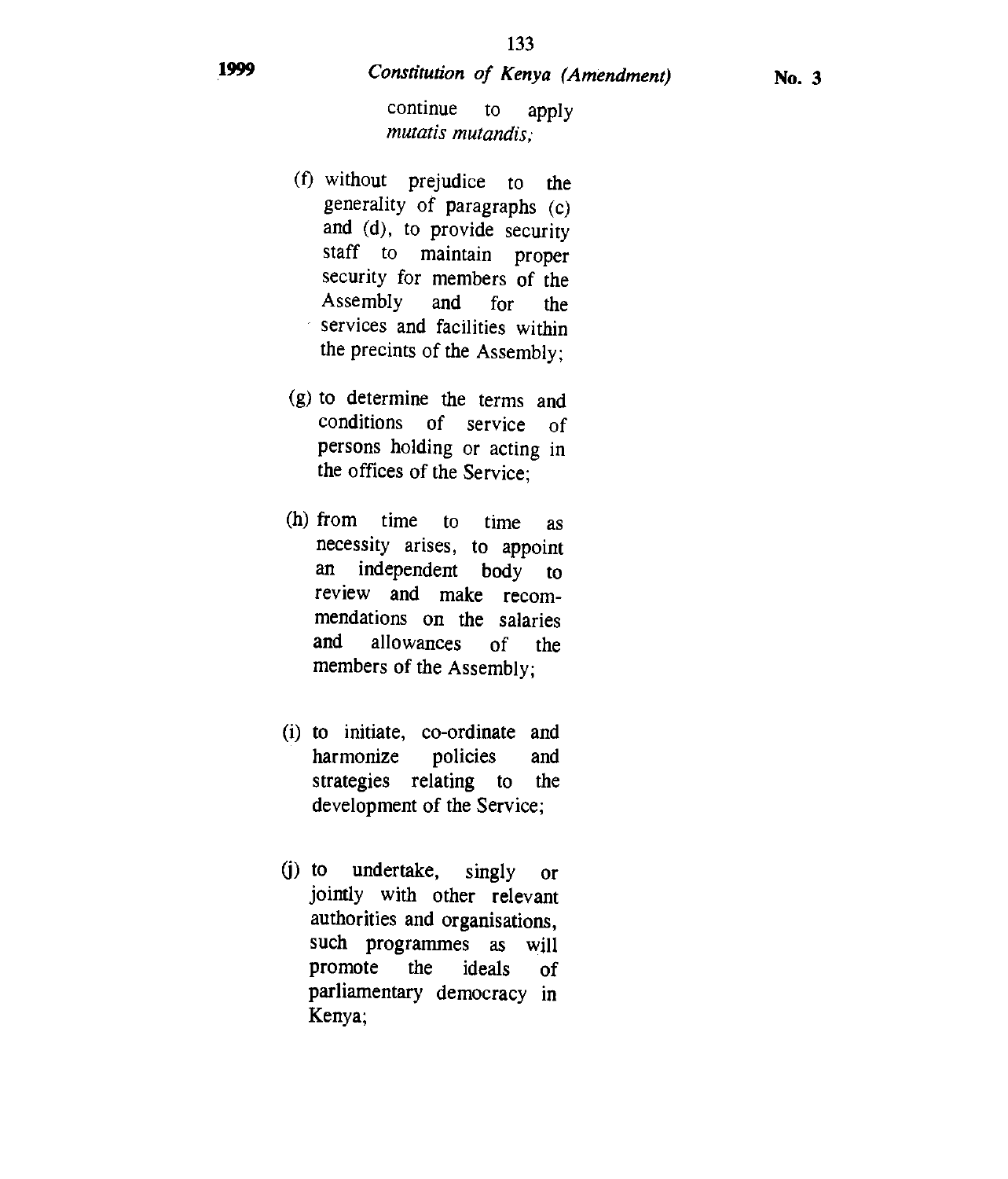(k) to do such other things including review of parliamentary powers and privileges as may be necessary for the well-being of the members and staff of the National Assembly and to exercise such other functions as may be prescribed by or under an Act of Parliament.

(6) In the exercise of its powers or the performance of its functions under this Constitution, the Commission shall not be subject to the direction or control of any other person or authority.

(7) Subject to this section, the Commission may by regulations or otherwise regulate its own procedure and, with the consent of the President or the Public Service Commission, as may be appropriate, may confer powers or impose duties on any public officer or authority for the purpose of the discharge of its functions.

(8) Subject to any regulations made under subsection (7), the Commission may act notwithstanding a vacancy in its membership or absence of a member, and its proceedings shall not be invalidated by the presence or participation of a person not entitled to be present at or to participate in those proceedings.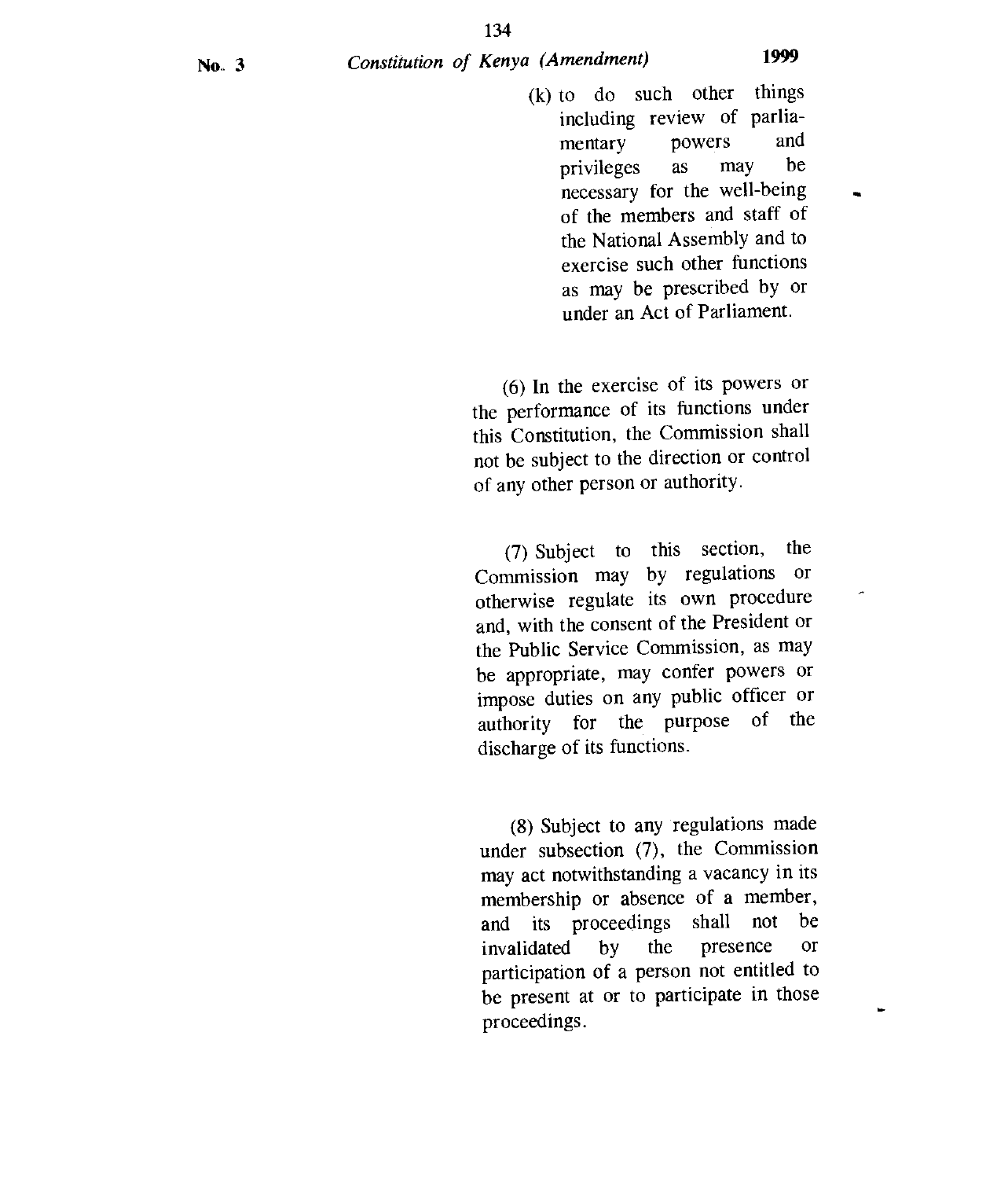i. ÷.

# **<sup>1999</sup>***Constitution of Kenya (Amendment)* No. 3

(9) The Commission shall endeavour to reach every decision by consensus:

Provided that where on any matter consensus cannot be obtained, the decision of the Commission shall require the concurrence of a majority of all the members thereof.

(10) The Commission may, by directions in writing, delegate any of its powers under this section to any one or more of its members or to any officer in the parliamentary service.

(11) Notwithstanding anything to the contrary appearing in this section, the Commission may -

- (a) engage persons under individual contracts of service upon such terms and conditions as the Commission may determine;
- (b) commission any person, who in its opinion possesses expert knowledge or is otherwise able to assist in connection with the exercise of its functions, to make such inquiries or to conduct such research or to make such reports as may be necessary for the efficient and effective carrying out of its functions;
- (c) appoint competent persons, whether members of the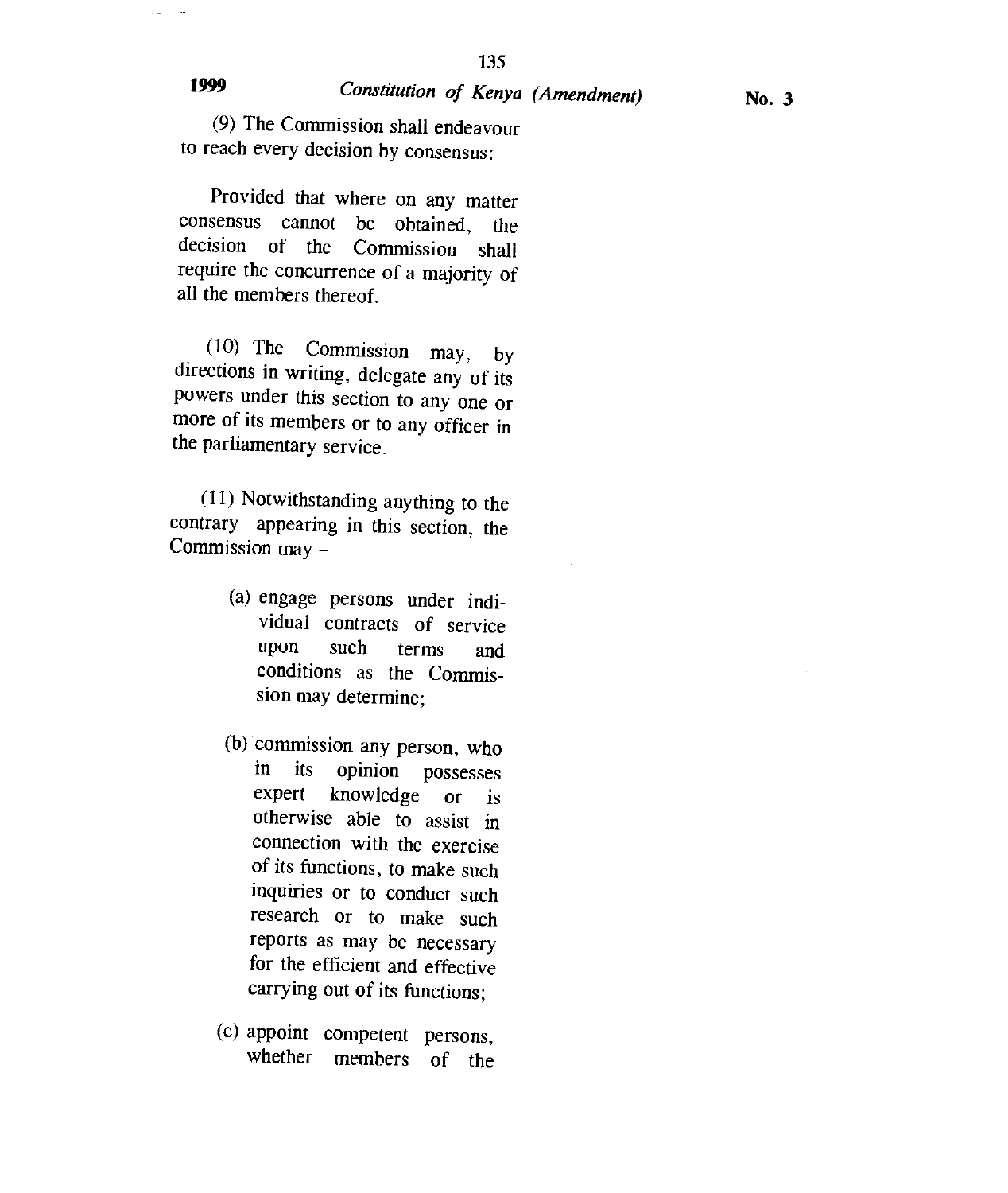Commission or not, to be a committee or committees to assist the Commission on such matters within the scope of its functions as are<br>referred to them by the referred to them by Commission.

(12) Subject to this section, provision may be made by or under an Act of Parliament for prescribing the manner of the exercise of the functions of the Commission under this section and for any matters incidental or supplementary to the exercise of those functions.

(13) For the avoidance of doubt and without prejudice to the generality of subsection (14), section 48 and section 107(1) shall not apply in relation to the parliamentary service.

(14) This Part shall have effect notwithstanding any other provision of this Constitution and, accordingly, if any such provision is inconsistent with a provision of this Part, the provision of this Part shall apply.

Transitional 4.(1) The person who, immediately before the provisions. commencement of this Act, was the Clerk of the National Assembly shall be deemed to be the Clerk of the National Assembly appointed under section 45A.

> (2) Every person who, immediately before the commencement of this Act, was an officer or other member of staff of the National Assembly shall, upon the